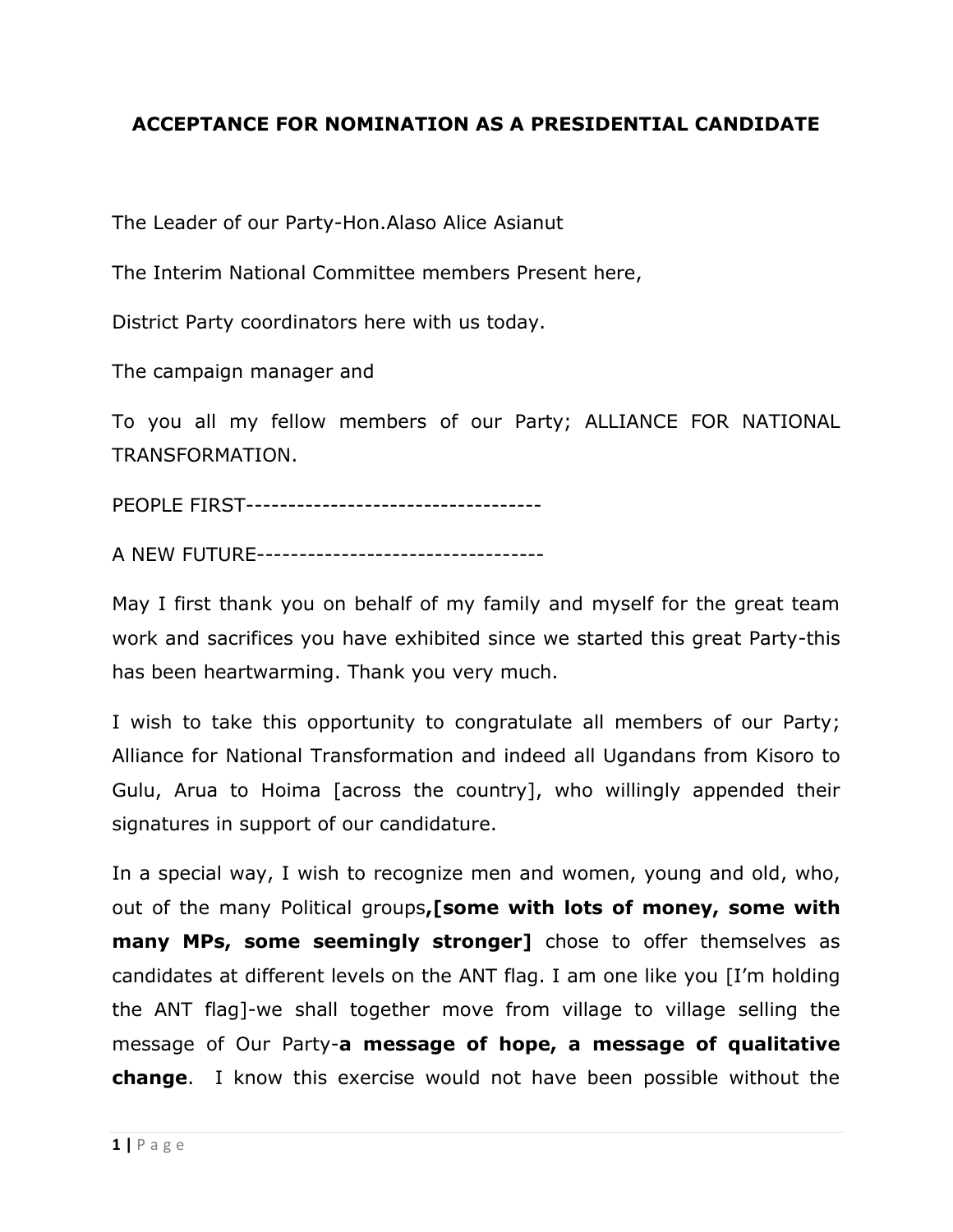sacrifices of all the National Leaders and the Headquarter staff, our distinguished Party leaders across the country who led the efforts of identifying, verifying and endorsing these candidates.

Ladies and gentlemen, you, on behalf of all Ugandans, entrusted me with the responsibility to lead a great cause-a cause of transforming this country, a cause of creating change that all Ugandans can trust; QUALITATIVE CHANGE, a cause where all Ugandans are equal before the law and have equal opportunities regardless of tribe, religion language, a cause of ensuring that there is justice, a change far beyond the physical development of roads, power provision, water-a change where a local farmer will till his/her land and is guaranteed of greater dividends in terms of prices, a cause where Ugandans will enjoy their unfettered rights and freedoms.

I have seen many regime apologists recently praising themselves and their leader of how they have developed Uganda. I know the basis of this; the current government has got a simplistic understanding of development. They look at tarmac roads, power lines, power dams as the ultimate development. Yes, these are important but what is the rationale of travelling on a tarmac road from Sironko to Mbale but fail to receive justice? Imagine a local farmer who grows his/her irish in Kabale but loses his or her crops or receives low price and all the government says is "you transported your Irish on a tarmac road". Colleagues, imagine a peasant in Omoro whose child has received UPE and USE but sold half of his/her land to take this child to university only to graduate and can't get a job and when they complain, they are reminded of the free education they received. Imagine young men and women who don't have jobs and when they begin to question this, the regime reminds them of how they got immunized [immunized Bazukulu] and can sleep [okwebaka otulo]. Does this make sense?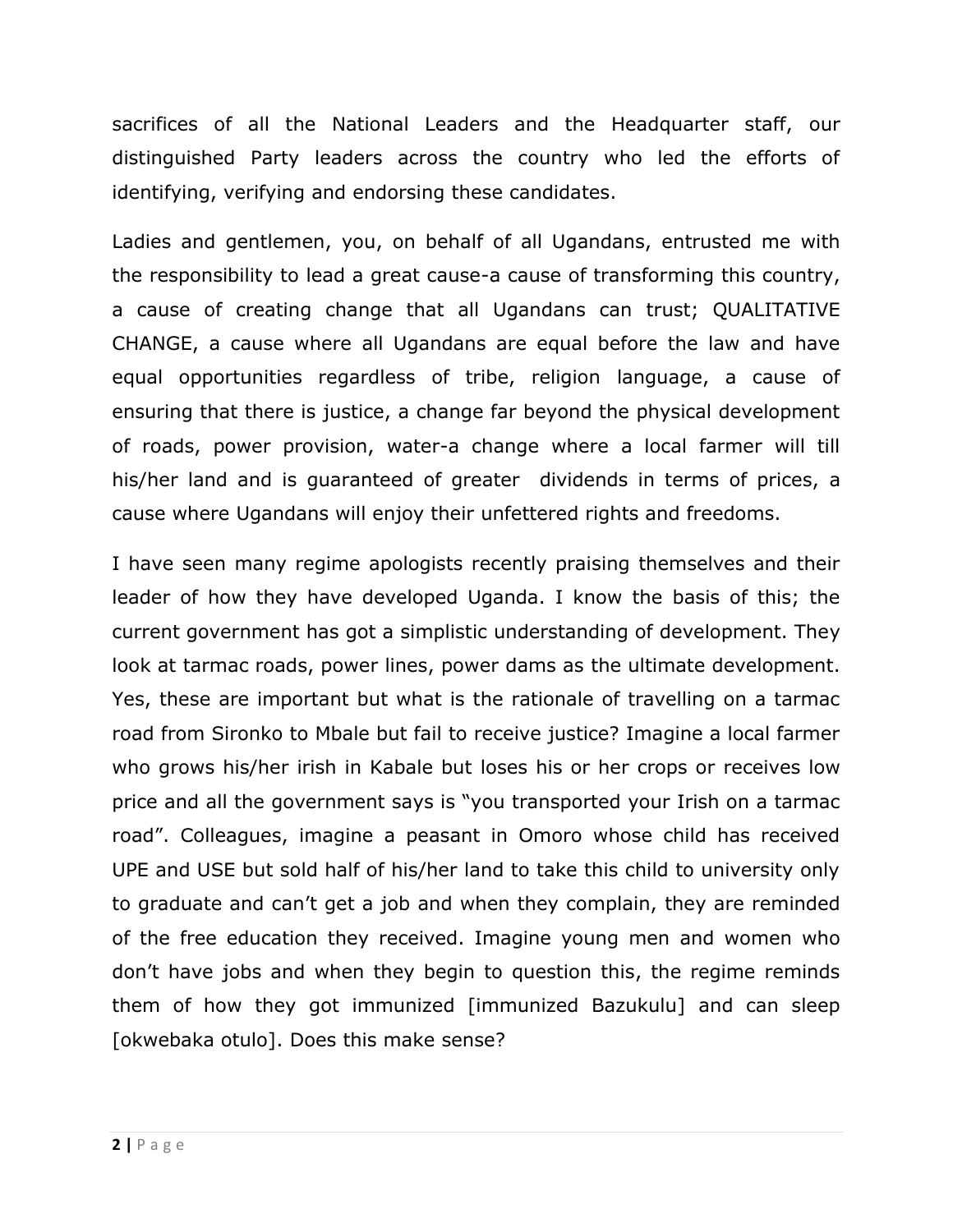Our thinking in ANT is different. We believe that Development that does not put people first is No development and this is why our slogan is PEOPLE FIRST A NEW FUTURE-We recognize the centrality of the people in creating a meaningful sustained development. We recognize that while the physical infrastructure development is needed, it must be anchored on values [sacred things that are intangible] Justice, equality before the law, fairness, Transparency, obwelufu. Countries that have achieved physical developement but lacked these values have eventually collapsed under their own weight. VALUES ARE THE FOUNDATION OF REAL DEVELOPMENT. Our slogan is a projection of a Uganda we will create when NOT IF we take to power come 2021.

Our aims-the aims of the Alliance for National Transformation-are clear; to remove from office a regime that has put many Ugandans in a pitiful state.

Much more than this, it is our aim to give our country a set of progressive policies drawn from the desires of all of us men and women of this great nation; policies to empower us, policies to unite us, policies to renew our love for this country and to build strong systems and institutions on the basis of which prosperity to all Ugandans can be guaranteed and justice fostered and this is why the theme of our campaign is **"Change you can trust".** 

In the coming days, we shall unveil to the country our MANIFESTO which explains how we will create well-paying jobs for many Ugandans through Industrialisation, Invest in value addition especially in Agriculture and Extractive sectors, reduce the size of government by merging ministries, Authorities [we shall run a lean but effective government]. But most fundamentally, we shall restore dignity amongst our teachers, doctors, nurses, men and women in uniform so that once again they can take pride in offering their services. This cannot only be achieved through salary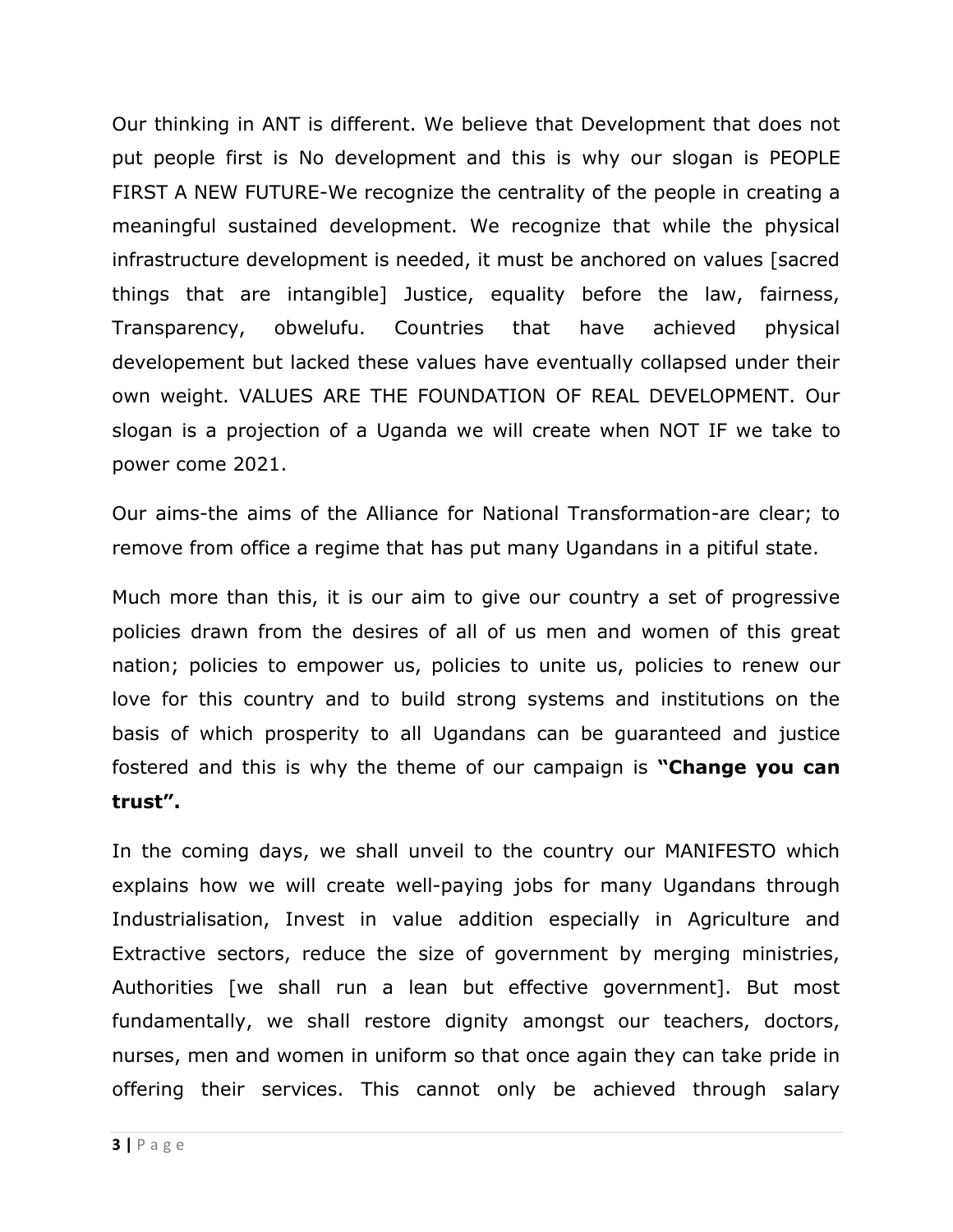enhancements. There has to be a deliberate effort of ensuring that there is a conducive environment in which they can perform to their utmost capabilities.

To achieve these aims-first and foremost, we must achieve total victory; we must ensure that majority of our ANT candidates win. Ugandans should vote for only those who believe in values-values of justice, honesty, transparency, accountability and zero tolerance to corruption- We [ANT] in being a Value-driven political Party.

Today is the first day of the battle-The road towards the January2021 elections is a road of struggle for a just cause. This day reminds me of ……………….1981 when I left Makerere to join the bush. I clearly knew that the guerilla force then was not large in terms of personnel and equipment, I knew the greater risks of such an adventure but one thing I never had any doubt about the certainty of taking power. Certainly, many doubted us but we believed in ourselves. It is exactly the same spirit I am experiencing in ANT. Many naysayers may doubt us but we believe in ourselves. We are focused, we are purposeful and by God's grace, we have got the discipline to lead all Ugandans in that fight. Ugandans can count on us; in this fight, we shall keep nothing in the reserve.

When we formed this Party, many Ugandans kept asking me what I was waiting for to declare my intentions to run for presidency of this country. I'm a military man and I know that before you attack you have to be sufficiently prepared-in this case, we needed to broaden and deepen our organizational capabilities. We have moved to all subregions of this country, met men and women to discuss the great mission to which we are all committed NOW-A mission of offering qualitative change.

We know the challenges that this campaign poses; besides limited time, there will be limited access to masses. It's going to be hard but it's not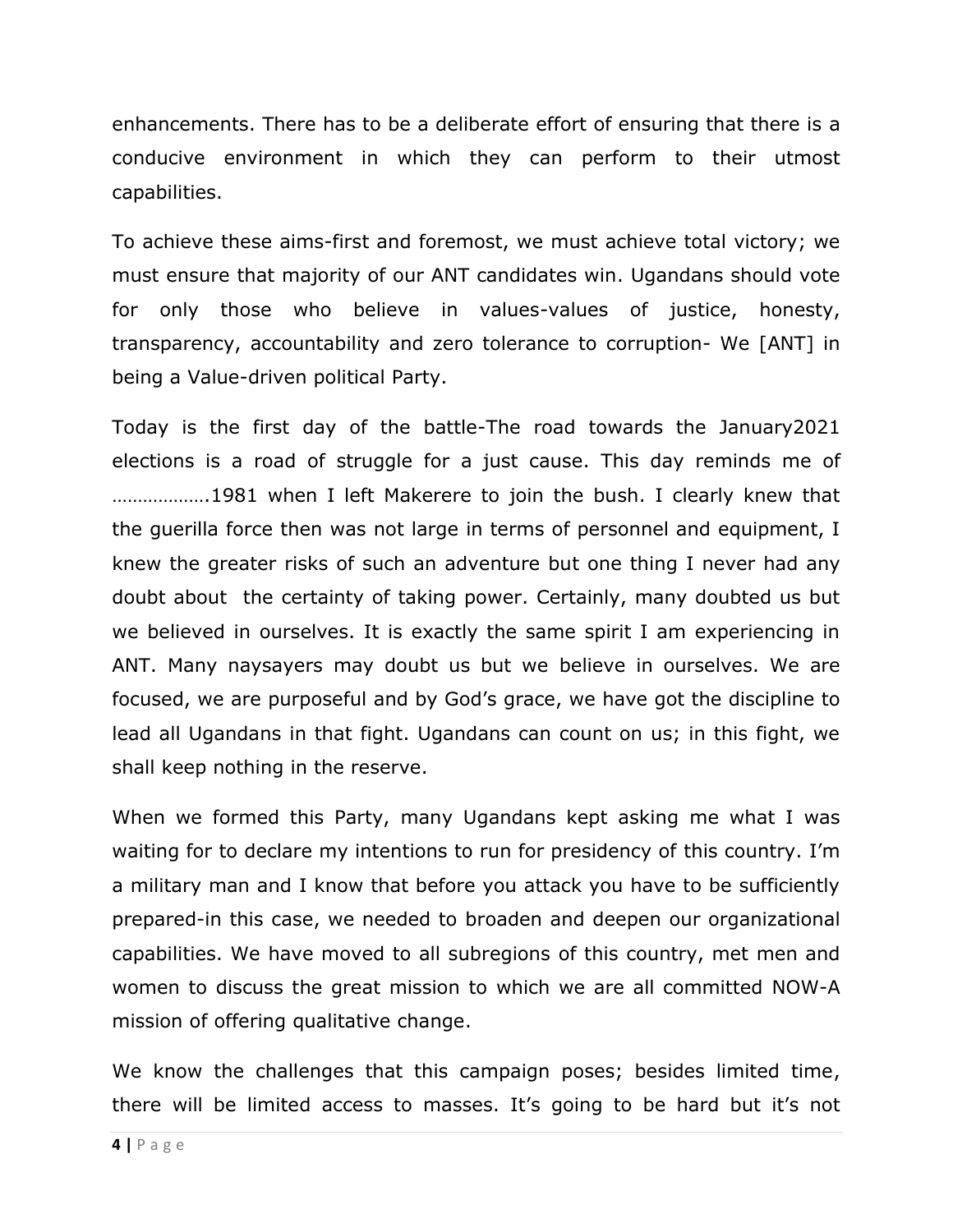insurmountable. We bank on the belief of many Ugandans whose desire has been to see a credible leadership in charge of our country.

I know that a campaign like this cannot be won by a single or a few or by uncertain or divided forces. So I call upon ANT members and leaders not to fear-Be bold. Be courageous. I extend an earnest call to you to join in for longer hours, harder work and commitment in the next 2 months. This job is for all of us fellow Ugandans. To my fellow colleagues on the opposition, we must, as of necessity, cease attacks and blame games and focus on areas where we can cooperate and reinforce each other.

**As a country, we are at the moment in our history where we must break away from the past and build a new future**. Therefore, this election will not be like any other. We are not simply looking for individuals who can remove those in power. This election is rather about choosing a leadership that will use power responsibly to transform the lives of our people. As we talk, 16 mothers die daily while giving birth, 137 of every 1000 new babies do not celebrate their  $5<sup>th</sup>$  birthday, unemployment levels are astronomically high and corruption is stinking to high heaven, there is total breakdown of institutions, and our population is projected to be 100 million people in 25 years up from 45 million. This should bother every Ugandan and understand that we are dealing with complex issues beyond individuals currently occupying offices who are part of the cause of the mess we are in. They are symptoms of a larger and complex problem.

I have consistently said that the only new thing we can do is to manage power responsibly and when we successfully do this, we shall be the first group of people to make history in this country and open a road into the future on which today's Ugandans and the generations to come can go forward to a life in which there is greater possibilities of success. We will set the trajectory of our country's socioeconomic potential so high that our